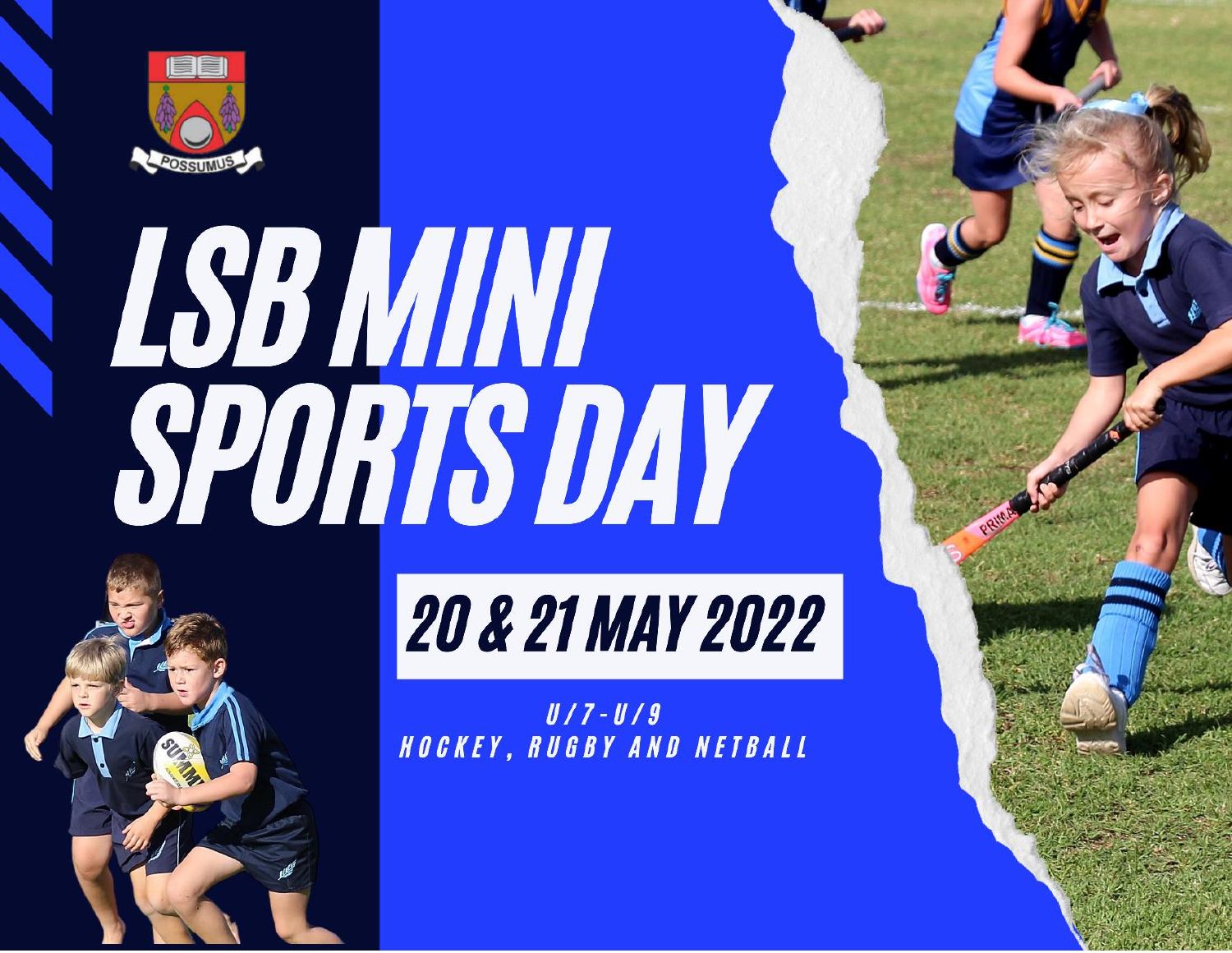## HOCKEY PROGRAMME FRIDAY, 20 MAY

| <b>ROUND</b>            | <b>TIME</b>     | <b>A1 RUGBY</b><br><b>FIELD</b> | <b>A2 RUGBY</b><br><b>FIELD</b> | <b>A3 RUGBY</b><br><b>FIELD</b> | <b>D RUGBY</b><br><b>FIELD</b> |
|-------------------------|-----------------|---------------------------------|---------------------------------|---------------------------------|--------------------------------|
|                         |                 | U/8 BOYS                        | $U/7+8$ BOYS                    | U/8 GIRLS                       | U/8 GIRLS                      |
| $\mathbf{I}$            | $13:30 - 13:50$ | <b>Brackenfell A</b>            | <b>Bastion 7B</b>               | <b>Brackenfell A</b>            | Eversdal C                     |
|                         |                 | <b>VS</b>                       | <b>VS</b>                       | <b>VS</b>                       | <b>VS</b>                      |
|                         |                 | <b>Hugenote A</b>               | Vredekloof 7A                   | La Rochelle A                   | Kenridge C                     |
| 2                       | $13:50 - 14:10$ | <b>Kenridge A</b>               | <b>Brackenfell 7C</b>           | <b>Grootte Schuur A</b>         | <b>Brackenfell B</b>           |
|                         |                 | <b>VS</b>                       | <b>VS</b>                       | <b>VS</b>                       | <b>VS</b>                      |
|                         |                 | <b>Vredekloof A</b>             | <b>Hugenote 7B</b>              | <b>Eversdal A</b>               | <b>Hugenote B</b>              |
| $\overline{\mathbf{3}}$ | $14:10 - 14:30$ | <b>Brackenfell B</b>            | Kenridge 8B                     | Kenridge A                      | <b>Kenridge B</b>              |
|                         |                 | <b>VS</b>                       | VS                              | <b>VS</b>                       | <b>VS</b>                      |
|                         |                 | <b>Bastion A</b>                | <b>Eversdal 8B</b>              | <b>Hugenote A</b>               | <b>Bastion B</b>               |
| $\blacktriangleleft$    | $14:30 - 14:50$ | <b>Fanie Theron A</b>           | <b>Bastion 8B</b>               | <b>Vredekloof A</b>             | <b>Eversdal B</b>              |
|                         |                 | <b>VS</b>                       | <b>VS</b>                       | <b>VS</b>                       | <b>VS</b>                      |
|                         |                 | <b>Eversdal A</b>               | <b>Hugenote 8B</b>              | <b>Bastion A</b>                | <b>Fanie Theron A</b>          |
| 5                       | $14:50 - 15:10$ | <b>Hugenote A</b>               | <b>Hugenote 7B</b>              | <b>Brackenfell A</b>            | <b>Eversdal C</b>              |
|                         |                 | <b>VS</b>                       | <b>VS</b>                       | <b>VS</b>                       | <b>VS</b>                      |
|                         |                 | <b>Kenridge A</b>               | Vredekloof 7A                   | <b>Grootte Schuur A</b>         | <b>Brackenfell B</b>           |
| $\bullet$               | 15:10 - 15:30   | <b>Vredekloof A</b>             | <b>Brackenfell 7C</b>           | <b>Eversdal A</b>               | <b>Hugenote B</b>              |
|                         |                 | <b>VS</b>                       | <b>VS</b>                       | <b>VS</b>                       | <b>VS</b>                      |
|                         |                 | <b>Brackenfell A</b>            | <b>Bastion 7B</b>               | La Rochelle A                   | Kenridge C                     |
| $\overline{\mathbf{z}}$ | 15:30 - 15:50   | <b>Brackenfell B</b>            | <b>Bastion 8B</b>               | Kenridge A                      | <b>Kenridge B</b>              |
|                         |                 | <b>VS</b>                       | <b>VS</b>                       | <b>VS</b>                       | <b>VS</b>                      |
|                         |                 | <b>Fanie Theron A</b>           | <b>Eversdal 8B</b>              | <b>Vredekloof A</b>             | <b>Eversdal B</b>              |
| 8                       | $15:50 - 16:10$ | <b>Bastion A</b>                | Kenridge 8B                     | <b>Bastion A</b>                | <b>Fanie Theron A</b>          |
|                         |                 | <b>VS</b>                       | <b>VS</b>                       | <b>VS</b>                       | <b>VS</b>                      |
|                         |                 | <b>Eversdal A</b>               | <b>Hugenote 8B</b>              | <b>Hugenote A</b>               | <b>Brackenfell A</b>           |
| 9                       | $16:10 - 16:30$ | <b>Brackenfell A</b>            | <b>Bastion 7B</b>               | <b>Brackenfell A</b>            | <b>Brackenfell B</b>           |
|                         |                 | <b>VS</b>                       | <b>VS</b>                       | <b>VS</b>                       | <b>VS</b>                      |
|                         |                 | Kenridge A                      | <b>Hugenote 7B</b>              | Eversdal A                      | Kenridge C                     |
| 10                      | 16:30 - 16:50   | <b>Hugenote A</b>               | <b>Brackenfell 7C</b>           | <b>Grootte Schuur A</b>         | Eversdal C                     |
|                         |                 | <b>VS</b>                       | <b>VS</b>                       | <b>VS</b>                       | <b>VS</b>                      |
|                         |                 | <b>Vredekloof A</b>             | Vredekloof 7A                   | La Rochelle A                   | <b>Hugenote B</b>              |
| 11                      | $16:50 - 17:10$ | <b>Fanie Theron A</b>           | <b>Eversdal 8B</b>              | <b>Hugenote A</b>               | <b>Fanie Theron A</b>          |
|                         |                 | <b>VS</b>                       | <b>VS</b>                       | <b>VS</b>                       | <b>VS</b>                      |
|                         |                 | <b>Bastion A</b>                | <b>Hugenote 8B</b>              | <b>Vredekloof A</b>             | <b>Kenridge B</b>              |
| 12                      | 17:10 - 17:30   | Eversdal A                      | <b>Bastion 8B</b>               | <b>Kenridge A</b>               | <b>Eversdal B</b>              |
|                         |                 | <b>VS</b>                       | <b>VS</b>                       | <b>VS</b>                       | <b>VS</b>                      |
|                         |                 | <b>Brackenfell B</b>            | Kenridge 8B                     | <b>Bastion A</b>                | <b>Brackenfell B</b>           |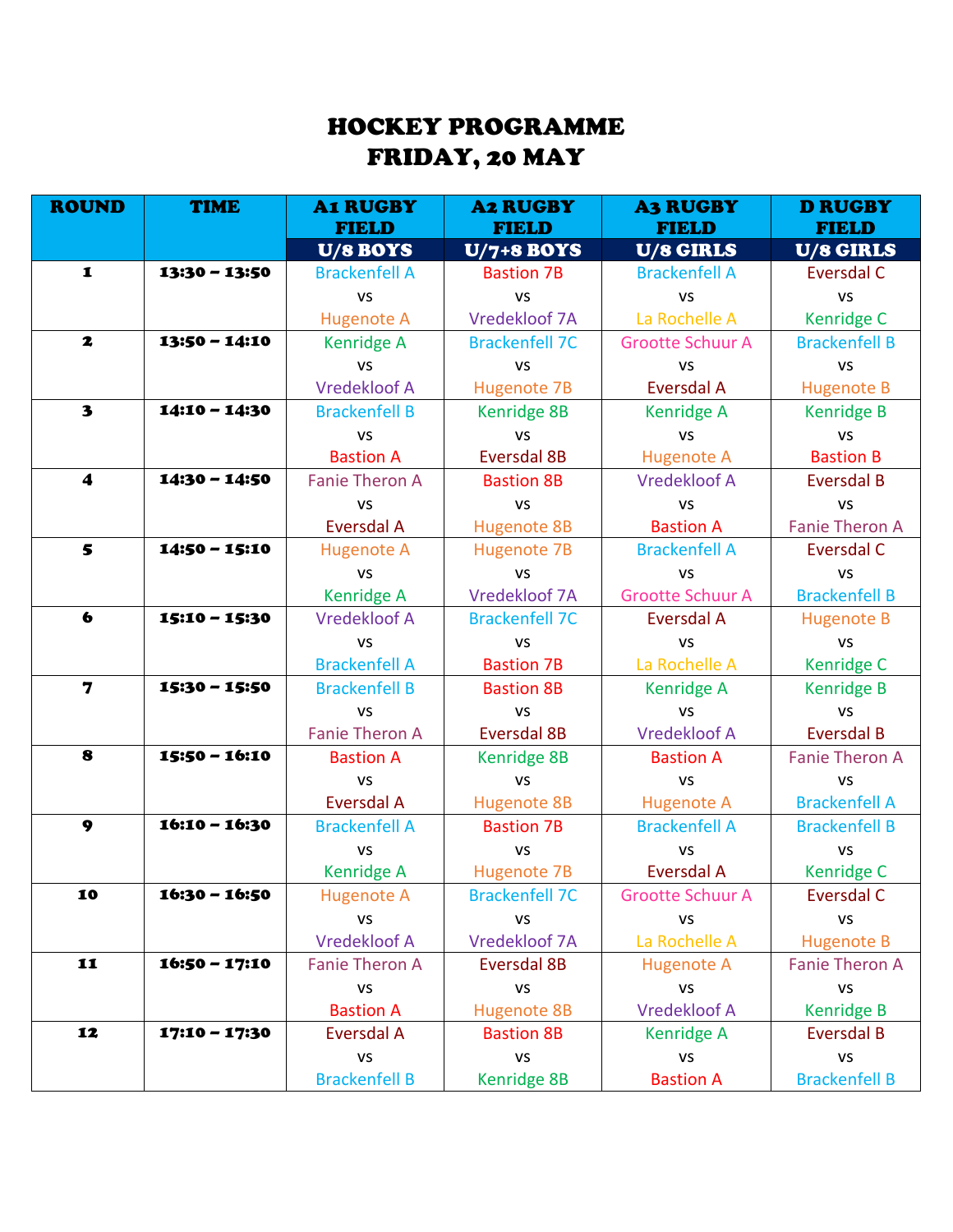### HOCKEY PROGRAMME FRIDAY, 20 MAY

| <b>ROUND</b><br><b>TIME</b> |                 | <b>B1 RUGBY</b><br><b>FIELD</b>    | <b>B2 RUGBY</b><br><b>FIELD</b> | <b>B3 RUGBY</b><br><b>FIELD</b> |  |
|-----------------------------|-----------------|------------------------------------|---------------------------------|---------------------------------|--|
|                             |                 |                                    | U/7 GIRLS<br>U/7 BOYS           |                                 |  |
| ${\bf 1}$                   | 13:30 - 13:50   | <b>Brackenfell A</b>               | <b>Kenridge B</b>               | <b>Brackenfell B</b>            |  |
|                             |                 | <b>VS</b>                          | <b>VS</b>                       | <b>VS</b>                       |  |
|                             |                 | <b>Hugenote A</b>                  | <b>Grootte Schuur A</b>         | <b>Eversdal B</b>               |  |
| 2                           | $13:50 - 14:10$ | <b>Brackenfell A</b><br>Kenridge A |                                 | <b>Hugenote B</b>               |  |
|                             |                 | <b>VS</b>                          | <b>VS</b>                       | <b>VS</b>                       |  |
|                             |                 | <b>Eversdal B</b>                  | <b>Vredekloof A</b>             | <b>Bastion B</b>                |  |
| $\mathbf{3}$                | 14:10 - 14:30   | <b>Eversdal A</b>                  | <b>Kenridge A</b>               | <b>Fanie Theron A</b>           |  |
|                             |                 | <b>VS</b>                          | <b>VS</b>                       | <b>VS</b>                       |  |
|                             |                 | <b>Kenridge B</b>                  | <b>Bastion A</b>                | <b>Eversdal C</b>               |  |
| $\blacktriangleleft$        | 14:30 - 14:50   | <b>Brackenfell 7B</b>              | <b>Hugenote A</b>               | Kenridge C                      |  |
|                             |                 | <b>VS</b>                          | <b>VS</b>                       | <b>VS</b>                       |  |
|                             |                 | <b>Bastion A</b>                   | <b>Eversdal A</b>               | <b>Brackenfell C</b>            |  |
| 5                           | 14:50 - 15:10   | <b>Brackenfell A</b>               | <b>Kenridge B</b>               | <b>Brackenfell B</b>            |  |
|                             |                 | <b>VS</b>                          | <b>VS</b>                       | <b>VS</b>                       |  |
|                             |                 | Kenridge A                         | <b>Brackenfell A</b>            | <b>Hugenote B</b>               |  |
| 6                           | 15:10 - 15:30   | <b>Hugenote A</b>                  | <b>Vredekloof A</b>             | <b>Bastion B</b>                |  |
|                             |                 | <b>VS</b>                          | <b>VS</b>                       | <b>VS</b>                       |  |
|                             |                 | <b>Eversdal B</b>                  | <b>Grootte Schuur A</b>         | <b>Eversdal B</b>               |  |
| $\overline{\mathbf{z}}$     | 15:30 - 15:50   | Eversdal A                         | <b>Bastion A</b>                | <b>Brackenfell C</b>            |  |
|                             |                 | <b>VS</b>                          | <b>VS</b>                       | <b>VS</b>                       |  |
|                             |                 | <b>Brackenfell 7B</b>              | <b>Hugenote A</b>               | <b>Eversdal C</b>               |  |
| 8                           | 15:50 - 16:10   | <b>Bastion A</b>                   | <b>Kenridge A</b>               | Kenridge C                      |  |
|                             |                 | <b>VS</b>                          | <b>VS</b>                       | <b>VS</b>                       |  |
|                             |                 | <b>Kenridge B</b>                  | Eversdal A                      | <b>Fanie Theron A</b>           |  |
| 9                           | 16:10 - 16:30   | <b>Brackenfell A</b>               | <b>Kenridge B</b>               | <b>Eversdal B</b>               |  |
|                             |                 | <b>VS</b>                          | <b>VS</b>                       | <b>VS</b>                       |  |
|                             |                 | <b>Eversdal B</b>                  | <b>Vredekloof A</b>             | <b>Hugenote B</b>               |  |
| 10                          | $16:30 - 16:50$ | Kenridge A                         | Grootte Schuur A                | <b>Bastion B</b>                |  |
|                             |                 | <b>VS</b>                          | <b>VS</b>                       | <b>VS</b>                       |  |
|                             |                 | <b>Hugenote A</b>                  | <b>Brackenfell A</b>            | <b>Brackenfell B</b>            |  |
| 11                          | $16:50 - 17:10$ | <b>Brackenfell 7B</b>              | <b>Bastion A</b>                | <b>Fanie Theron A</b>           |  |
|                             |                 | <b>VS</b>                          | <b>VS</b>                       | <b>VS</b>                       |  |
|                             |                 | <b>Kenridge B</b>                  | <b>Eversdal A</b>               | <b>Brackenfell C</b>            |  |
| 12                          | 17:10 - 17:30   | <b>Bastion A</b>                   | <b>Hugenote A</b>               | Kenridge C                      |  |
|                             |                 | VS                                 | <b>VS</b>                       | <b>VS</b>                       |  |
|                             |                 | Eversdal A                         | <b>Kenridge A</b>               | <b>Eversdal C</b>               |  |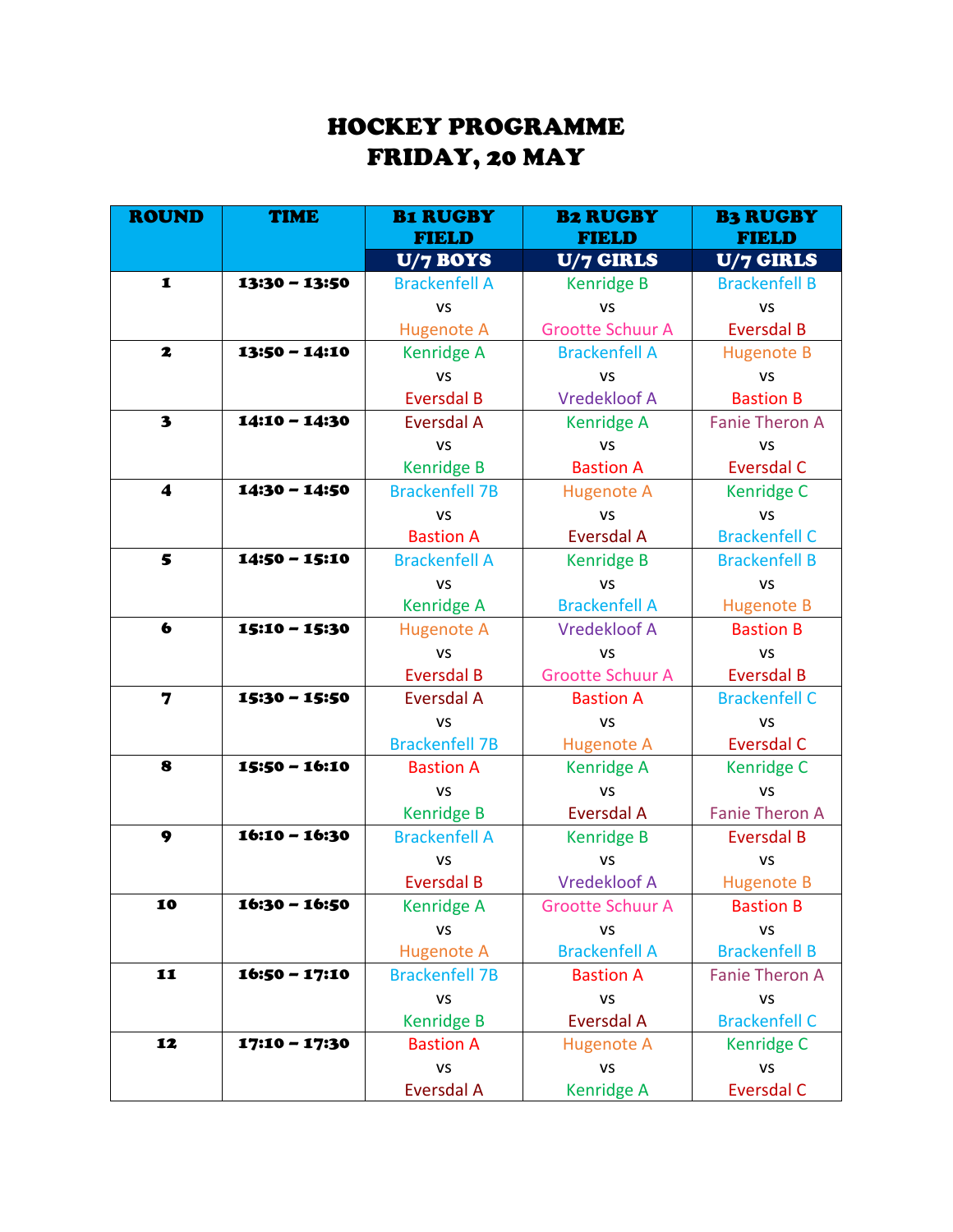### FRIDAY, 20 MAY HOCKEY PROGRAMME

| <b>ROUND</b>            | <b>TIME</b>     | <b>ASTRO A1</b>       | <b>ASTRO A2</b>      | <b>ASTRO B1</b>         | <b>ASTRO B2</b>       |
|-------------------------|-----------------|-----------------------|----------------------|-------------------------|-----------------------|
|                         |                 | U/9 BOYS              | U/9 BOYS             | U/9 GIRLS               | U/9 GIRLS             |
| 1                       | $13:30 - 13:50$ | <b>Brackenfell A</b>  | <b>Brackenfell B</b> | <b>Brackenfell A</b>    | <b>Fanie Theron A</b> |
|                         |                 | <b>VS</b>             | <b>VS</b>            | <b>VS</b>               | <b>VS</b>             |
|                         |                 | <b>Hugenote A</b>     | <b>Bastion B</b>     | La Rochelle A           | <b>Eversdal C</b>     |
| $\mathbf{z}$            | $13:50 - 14:10$ | <b>Kenridge A</b>     | <b>Hugenote B</b>    | <b>Grootte Schuur A</b> | <b>Vredekloof A</b>   |
|                         |                 | <b>VS</b>             | <b>VS</b>            | <b>VS</b>               | <b>VS</b>             |
|                         |                 | <b>Vredekloof A</b>   | <b>Eversdal B</b>    | Eversdal A              | <b>Bastion B</b>      |
| $\overline{\mathbf{3}}$ | $14:10 - 14:30$ | <b>Fanie Theron A</b> | <b>Hugenote C</b>    | Kenridge A              | <b>Brackenfell B</b>  |
|                         |                 | <b>VS</b>             | <b>VS</b>            | <b>VS</b>               | <b>VS</b>             |
|                         |                 | <b>Bastion A</b>      | <b>Eversdal C</b>    | <b>Hugenote A</b>       | <b>Paarl Girls B</b>  |
| $\blacktriangleleft$    | $14:30 - 14:50$ | <b>Kenridge B</b>     | Kenridge C           | <b>Paarl Girls A</b>    | <b>Eversdal B</b>     |
|                         |                 | <b>VS</b>             | <b>VS</b>            | <b>VS</b>               | <b>VS</b>             |
|                         |                 | <b>Eversdal A</b>     | <b>Bastion C</b>     | <b>Bastion A</b>        | <b>Kenridge B</b>     |
| 5                       | $14:50 - 15:10$ | <b>Hugenote A</b>     | <b>Brackenfell B</b> | <b>Brackenfell A</b>    | <b>Bastion B</b>      |
|                         |                 | <b>VS</b>             | <b>VS</b>            | <b>VS</b>               | <b>VS</b>             |
|                         |                 | <b>Kenridge A</b>     | <b>Eversdal B</b>    | <b>Grootte Schuur A</b> | <b>Eversdal C</b>     |
| 6                       | 15:10 - 15:30   | <b>Vredekloof A</b>   | <b>Bastion B</b>     | Eversdal A              | <b>Fanie Theron A</b> |
|                         |                 | <b>VS</b>             | <b>VS</b>            | <b>VS</b>               | <b>VS</b>             |
|                         |                 | <b>Brackenfell A</b>  | <b>Hugenote B</b>    | La Rochelle A           | <b>Vredekloof A</b>   |
| $\overline{\mathbf{z}}$ | 15:30 - 15:50   | <b>Fanie Theron A</b> | Kenridge C           | <b>Kenridge A</b>       | <b>Brackenfell B</b>  |
|                         |                 | <b>VS</b>             | <b>VS</b>            | <b>VS</b>               | <b>VS</b>             |
|                         |                 | <b>Kenridge B</b>     | <b>Eversdal C</b>    | <b>Paarl Girls A</b>    | <b>Eversdal B</b>     |
| 8                       | 15:50 - 16:10   | <b>Brackenfell A</b>  | <b>Hugenote C</b>    | <b>Bastion A</b>        | <b>Paarl Girls B</b>  |
|                         |                 | <b>VS</b>             | <b>VS</b>            | <b>VS</b>               | <b>VS</b>             |
|                         |                 | Kenridge A            | <b>Bastion C</b>     | <b>Hugenote A</b>       | <b>Kenridge B</b>     |
| 9                       | $16:10 - 16:30$ | <b>Bastion A</b>      | <b>Brackenfell B</b> | <b>Brackenfell A</b>    | <b>Fanie Theron A</b> |
|                         |                 | <b>VS</b>             | <b>VS</b>            | <b>VS</b>               | <b>VS</b>             |
|                         |                 | Eversdal A            | <b>Hugenote B</b>    | <b>Eversdal A</b>       | <b>Bastion B</b>      |
| 10                      | 16:30 - 16:50   | <b>Kenridge B</b>     | <b>Bastion B</b>     | <b>Grootte Schuur A</b> | <b>Vredekloof A</b>   |
|                         |                 | <b>VS</b>             | <b>VS</b>            | <b>VS</b>               | <b>VS</b>             |
|                         |                 | <b>Bastion A</b>      | <b>Eversdal B</b>    | La Rochelle A           | <b>Eversdal C</b>     |
| 11                      | $16:50 - 17:10$ | <b>Hugenote A</b>     | <b>Bastion C</b>     | <b>Hugenote A</b>       | <b>Paarl Girls B</b>  |
|                         |                 | <b>VS</b>             | <b>VS</b>            | <b>VS</b>               | <b>VS</b>             |
|                         |                 | <b>Vredekloof A</b>   | <b>Eversdal C</b>    | <b>Paarl Girls A</b>    | <b>Eversdal B</b>     |
| 12                      | 17:10 - 17:30   | <b>Eversdal A</b>     | <b>Hugenote C</b>    | Kenridge A              | <b>Brackenfell B</b>  |
|                         |                 | <b>VS</b>             | <b>VS</b>            | <b>VS</b>               | <b>VS</b>             |
|                         |                 | <b>Fanie Theron A</b> | Kenridge C           | <b>Bastion A</b>        | <b>Kenridge B</b>     |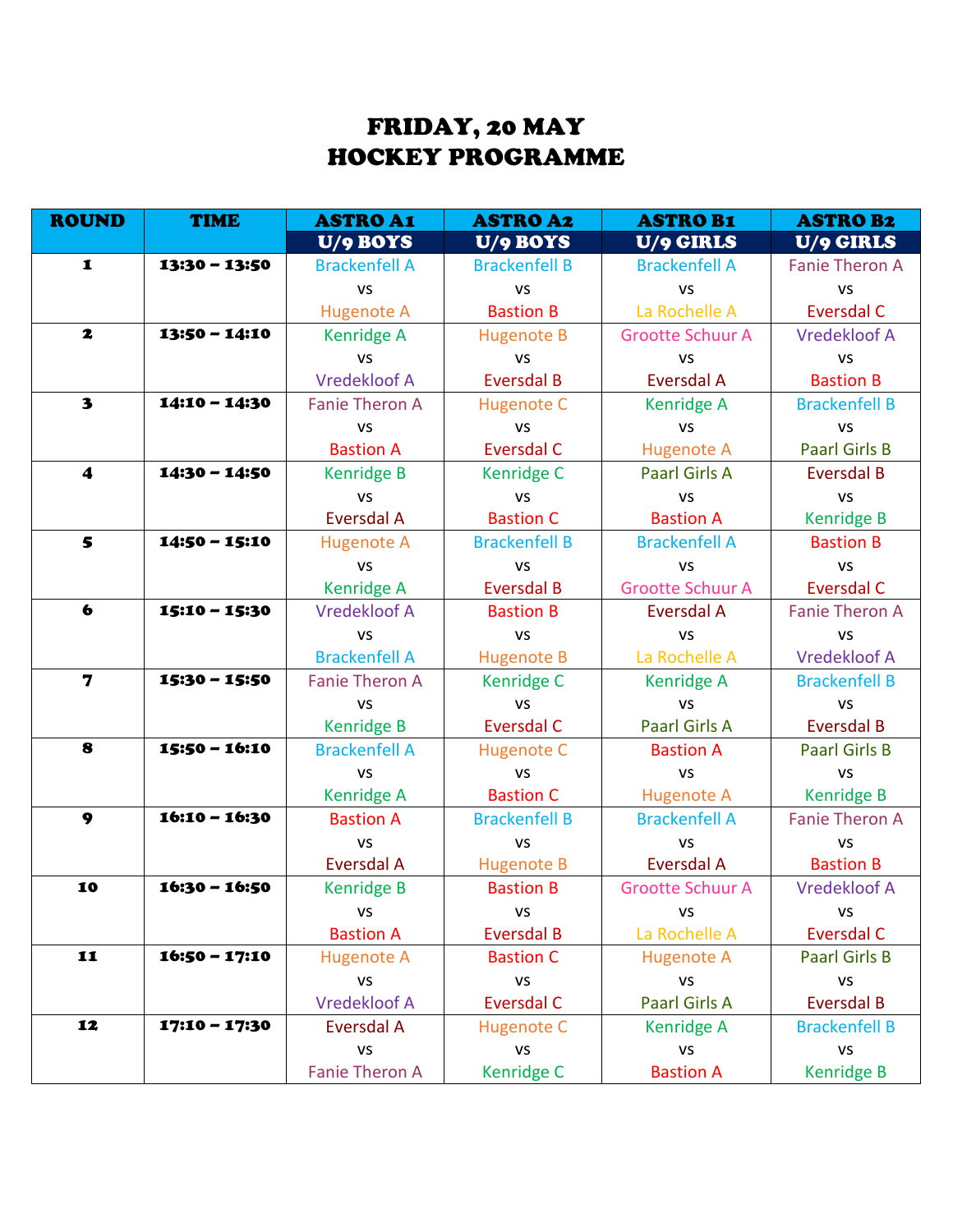### RUGBY PROGRAMME SATURDAY, 21 MAY

| <b>ROUND</b><br><b>TIME</b> |                 | <b>A1 RUGBY FIELD</b>   | <b>A2 RUGBY FIELD</b> | <b>A3 RUGBY FIELD</b>   |  |
|-----------------------------|-----------------|-------------------------|-----------------------|-------------------------|--|
|                             |                 | U/8                     | U/8                   | U/7                     |  |
| $\mathbf{I}$                | $08:30 - 08:50$ | <b>Gene Louw B</b>      | <b>Fanie Theron A</b> | <b>Vredekloof A</b>     |  |
|                             |                 | <b>VS</b>               | <b>VS</b>             | <b>VS</b>               |  |
|                             |                 | <b>Vredekloof A</b>     | <b>Brackenfell C</b>  | Kenridge A              |  |
| 2                           | $08:50 - 09:10$ | <b>Grootte Schuur A</b> | <b>Gene Louw C</b>    | <b>Gene Louw B</b>      |  |
|                             |                 | <b>VS</b>               | <b>VS</b>             | <b>VS</b>               |  |
|                             |                 | <b>Table View A</b>     | Parow-Oos A           | <b>Grootte Schuur A</b> |  |
| $\mathbf{3}$                | 09:10 - 09:30   | <b>Kenridge A</b>       | <b>Table View B</b>   | <b>Bastion A</b>        |  |
|                             |                 | <b>VS</b>               | <b>VS</b>             | <b>VS</b>               |  |
|                             |                 | <b>Bastion A</b>        | <b>Kenridge B</b>     | <b>Table View A</b>     |  |
| $\boldsymbol{4}$            | 09:30 - 09:50   | <b>Brackenfell A</b>    | <b>Brackenfell B</b>  | <b>Gene Louw A</b>      |  |
|                             |                 | <b>VS</b>               | <b>VS</b>             | <b>VS</b>               |  |
|                             |                 | <b>Gene Louw A</b>      | <b>Bastion B</b>      | <b>Brackenfell A</b>    |  |
| 5                           | 09:50 - 10:10   | <b>Table View A</b>     | <b>Fanie Theron A</b> | <b>Vredekloof A</b>     |  |
|                             |                 | <b>VS</b>               | <b>VS</b>             | VS                      |  |
|                             |                 | <b>Vredekloof A</b>     | <b>Gene Louw C</b>    | <b>Gene Louw B</b>      |  |
| $\bullet$                   | $10:10 - 10:30$ | <b>Gene Louw B</b>      | Parow-Oos A           | Kenridge A              |  |
|                             |                 | <b>VS</b>               | <b>VS</b>             | <b>VS</b>               |  |
|                             |                 | <b>Grootte Schuur A</b> | <b>Brackenfell C</b>  | <b>Grootte Schuur A</b> |  |
| $\mathbf 7$                 | 10:30 - 10:50   | <b>Kenridge A</b>       | <b>Bastion B</b>      | <b>Bastion A</b>        |  |
|                             |                 | <b>VS</b>               | <b>VS</b>             | <b>VS</b>               |  |
|                             |                 | <b>Brackenfell A</b>    | <b>Kenridge B</b>     | <b>Brackenfell A</b>    |  |
| 8                           | $10:50 - 11:10$ | <b>Bastion A</b>        | <b>Brackenfell B</b>  | <b>Gene Louw A</b>      |  |
|                             |                 | VS                      | <b>VS</b>             | <b>VS</b>               |  |
|                             |                 | <b>Gene Louw A</b>      | <b>Table View B</b>   | <b>Table View A</b>     |  |
| 9                           | 11:10 - 11:30   | <b>Table View A</b>     | <b>Brackenfell C</b>  | <b>Vredekloof A</b>     |  |
|                             |                 | <b>VS</b>               | <b>VS</b>             | <b>VS</b>               |  |
|                             |                 | <b>Gene Louw B</b>      | <b>Gene Louw C</b>    | <b>Grootte Schuur A</b> |  |
| 10                          | 11:30 - 11:50   | <b>Grootte Schuur A</b> | <b>Fanie Theron A</b> | <b>Kenridge A</b>       |  |
|                             |                 | VS.                     | VS.                   | VS.                     |  |
|                             |                 | <b>Vredekloof A</b>     | Parow-Oos A           | <b>Gene Louw B</b>      |  |
| 11                          | $11:50 - 12:10$ | Kenridge A              | <b>Bastion B</b>      | <b>Brackenfell A</b>    |  |
|                             |                 | <b>VS</b>               | <b>VS</b>             | <b>VS</b>               |  |
|                             |                 | <b>Gene Louw A</b>      | <b>Table View B</b>   | <b>Table View</b>       |  |
| 12                          | 12:10 - 12:30   | <b>Bastion A</b>        | <b>Brackenfell B</b>  | <b>Bastion A</b>        |  |
|                             |                 | <b>VS</b>               | <b>VS</b>             | <b>VS</b>               |  |
|                             |                 | <b>Brackenfell A</b>    | <b>Kenridge B</b>     | <b>Gene Louw A</b>      |  |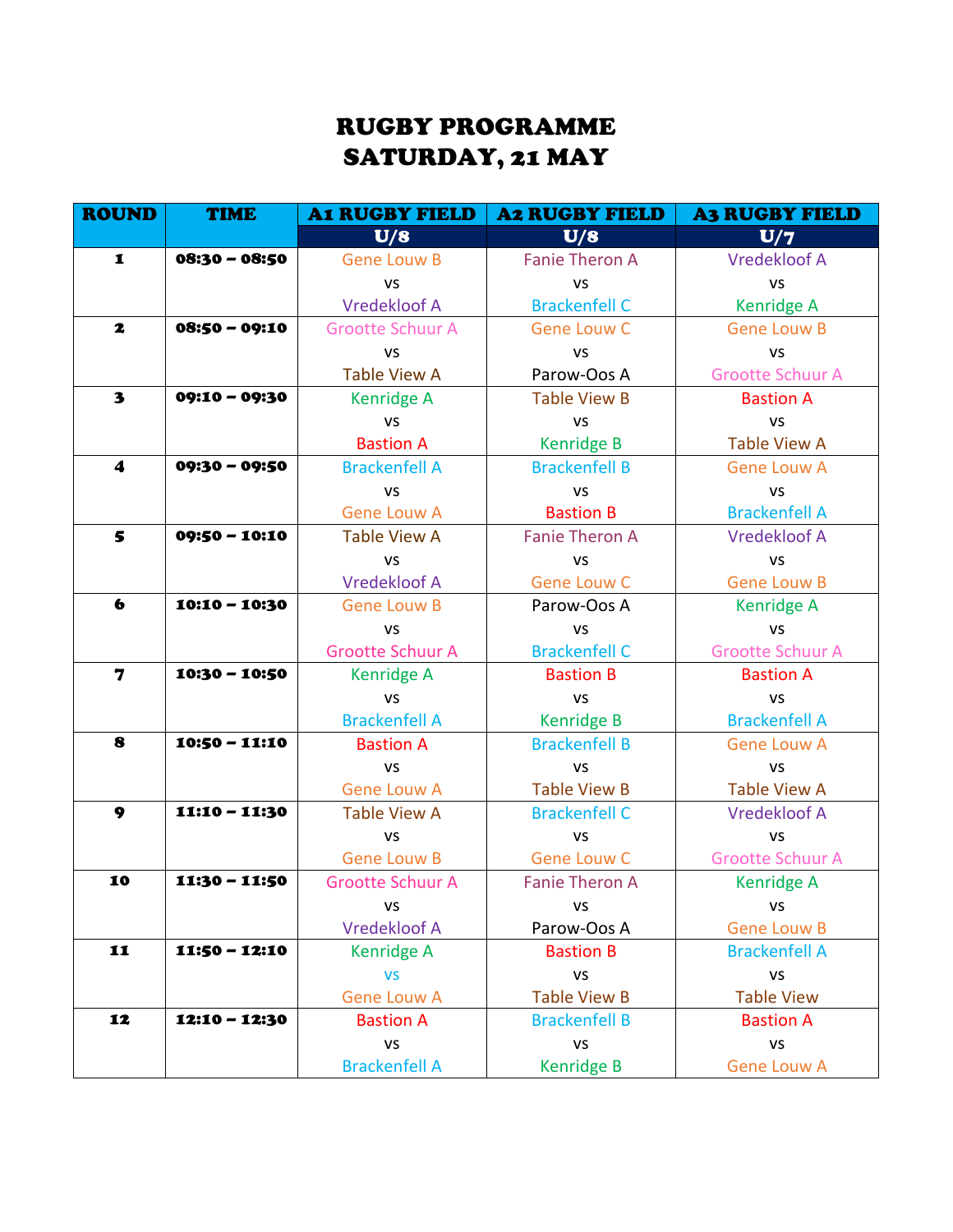### RUGBY PROGRAMME SATURDAY, 21 MAY

| <b>ROUND</b>            | <b>TIME</b>     | <b>B1 RUGBY FIELD</b>   | <b>B2 RUGBY FIELD</b> | <b>D RUGBY FIELD</b>  |
|-------------------------|-----------------|-------------------------|-----------------------|-----------------------|
|                         |                 | U/9                     | U/9                   | U/7                   |
| $\mathbf{I}$            | $08:30 - 08:50$ | <b>Kenridge A</b>       | <b>Table View B</b>   | <b>Gene Louw C</b>    |
|                         |                 | <b>VS</b>               | <b>VS</b>             | <b>VS</b>             |
|                         |                 | <b>Bastion A</b>        | <b>Brackenfell C</b>  | <b>Brackenfell B</b>  |
| 2                       | $08:50 - 09:10$ | <b>Table View A</b>     | Parow-Oos A           | Kenridge B            |
|                         |                 | <b>VS</b>               | <b>VS</b>             | <b>VS</b>             |
|                         |                 | <b>Gene Louw B</b>      | <b>Fanie Theron A</b> | <b>Bastion B</b>      |
| $\overline{\mathbf{3}}$ | 09:10 - 09:30   | <b>Brackenfell A</b>    | <b>Gene Louw C</b>    | <b>Bastion C</b>      |
|                         |                 | <b>VS</b>               | <b>VS</b>             | <b>VS</b>             |
|                         |                 | <b>Vredekloof A</b>     | <b>Kenridge B</b>     | <b>Brackenfell C</b>  |
| $\boldsymbol{4}$        | 09:30 - 09:50   | <b>Gene Louw A</b>      | <b>Brackenfell B</b>  | <b>Fanie Theron A</b> |
|                         |                 | <b>VS</b>               | <b>VS</b>             | <b>VS</b>             |
|                         |                 | <b>Grootte Schuur A</b> | <b>Bastion B</b>      | <b>Table View B</b>   |
| 5                       | 09:50 - 10:10   | <b>Kenridge A</b>       | Parow-Oos A           | <b>Brackenfell B</b>  |
|                         |                 | <b>VS</b>               | <b>VS</b>             | VS                    |
|                         |                 | <b>Table View A</b>     | <b>Table View B</b>   | <b>Kenridge B</b>     |
| $\bullet$               | $10:10 - 10:30$ | <b>Bastion A</b>        | <b>Fanie Theron A</b> | <b>Gene Louw C</b>    |
|                         |                 | <b>VS</b>               | <b>VS</b>             | VS                    |
|                         |                 | <b>Gene Louw B</b>      | <b>Brackenfell C</b>  | <b>Bastion B</b>      |
| $\mathbf 7$             | $10:30 - 10:50$ | <b>Brackenfell A</b>    | <b>Gene Louw C</b>    | <b>Bastion C</b>      |
|                         |                 | <b>VS</b>               | <b>VS</b>             | <b>VS</b>             |
|                         |                 | <b>Grootte Schuur A</b> | <b>Brackenfell B</b>  | <b>Fanie Theron A</b> |
| 8                       | $10:50 - 11:10$ | <b>Vredekloof A</b>     | <b>Bastion B</b>      | <b>Table View B</b>   |
|                         |                 | VS                      | <b>VS</b>             | <b>VS</b>             |
|                         |                 | <b>Gene Louw A</b>      | <b>Kenridge B</b>     | <b>Brackenfell C</b>  |
| 9                       | 11:10 - 11:30   | <b>Kenridge A</b>       | <b>Table View B</b>   | <b>Gene Louw C</b>    |
|                         |                 | <b>VS</b>               | <b>VS</b>             | <b>VS</b>             |
|                         |                 | <b>Gene Louw B</b>      | <b>Fanie Theron A</b> | Kenridge B            |
| 10                      | 11:30 - 11:50   | <b>Bastion A</b>        | <b>Brackenfell C</b>  | <b>Brackenfell B</b>  |
|                         |                 | VS.                     | VS.                   | VS.                   |
|                         |                 | <b>Table View A</b>     | Parow-Oos A           | <b>Bastion B</b>      |
| 11                      | $11:50 - 12:10$ | <b>Grootte Schuur A</b> | <b>Brackenfell B</b>  | <b>Fanie Theron A</b> |
|                         |                 | <b>VS</b>               | <b>VS</b>             | <b>VS</b>             |
|                         |                 | <b>Vredekloof A</b>     | <b>Kenridge B</b>     | <b>Brackenfell C</b>  |
| 12                      | 12:10 - 12:30   | <b>Brackenfell A</b>    | <b>Bastion B</b>      | <b>Bastion C</b>      |
|                         |                 | <b>VS</b>               | <b>VS</b>             | <b>VS</b>             |
|                         |                 | <b>Gene Louw A</b>      | <b>Gene Louw C</b>    | <b>Table View B</b>   |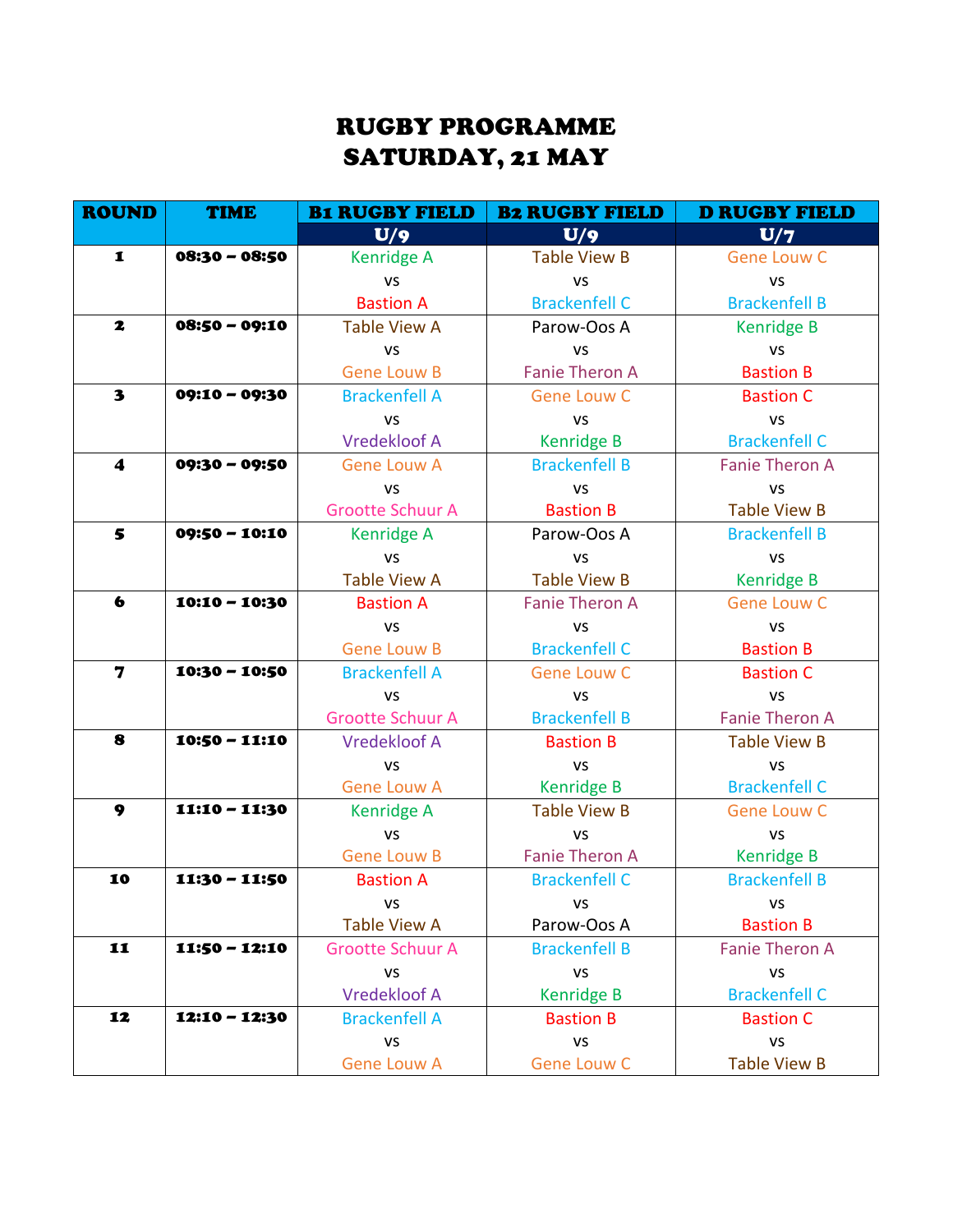### NETBALL PROGRAMME SATURDAY, 21 MAY

| <b>ROUND</b>            | <b>TIME</b>     | <b>TENNIS</b><br><b>COURT 1</b> | <b>TENNIS</b><br><b>COURT 2</b> | <b>TENNIS</b><br><b>COURT 3</b> | <b>TENNIS</b><br><b>COURT 4</b> | <b>TENNIS</b><br><b>COURT 5</b> |
|-------------------------|-----------------|---------------------------------|---------------------------------|---------------------------------|---------------------------------|---------------------------------|
|                         |                 | U/9                             | U/9                             | U/8                             | u/8                             | $u/9+u/7$                       |
| $\mathbf I$             | $08:30 - 08:50$ | <b>Brackenfell A</b>            | <b>Bastion B</b>                | Kenridge A                      | <b>Brackenfell B</b>            | <b>Grootte Schuur 9A</b>        |
|                         |                 | <b>VS</b>                       | <b>VS</b>                       | <b>VS</b>                       | <b>VS</b>                       | <b>VS</b>                       |
|                         |                 | <b>Bastion A</b>                | <b>Paarl Girls B</b>            | La Rochelle A                   | <b>Paarl Girls B</b>            | Vredekloof 9A                   |
| $\mathbf{z}$            | $08:50 - 09:10$ | Paarl Girls A                   | <b>Gene Louw B</b>              | <b>Gene Louw A</b>              | <b>Eversdal B</b>               | Parow-Oos 9A                    |
|                         |                 | <b>VS</b>                       | <b>VS</b>                       | <b>VS</b>                       | <b>VS</b>                       | <b>VS</b>                       |
|                         |                 | <b>Gene Louw A</b>              | <b>Eversdal B</b>               | <b>Bastion A</b>                | <b>Bastion B</b>                | <b>Fanie Theron 9A</b>          |
| $\overline{\mathbf{3}}$ | $09:10 - 09:30$ | La Rochelle A                   | <b>Brackenfell B</b>            | <b>Brackenfell A</b>            | <b>Gene Louw C</b>              | Kenridge 7A                     |
|                         |                 | <b>VS</b>                       | <b>VS</b>                       | <b>VS</b>                       | <b>VS</b>                       | <b>VS</b>                       |
|                         |                 | <b>Eversdal A</b>               | <b>Vredekloof B</b>             | Paarl Girls A                   | Eversdal C                      | <b>Bastion 7A</b>               |
| $\boldsymbol{4}$        | 09:30 - 09:50   | <b>Table View A</b>             | <b>Table View B</b>             | <b>Table View A</b>             | <b>Kenridge C</b>               | <b>Table View 7A</b>            |
|                         |                 | <b>VS</b>                       | VS                              | <b>VS</b>                       | <b>VS</b>                       | <b>VS</b>                       |
|                         |                 | Kenridge A                      | <b>Kenridge B</b>               | Eversdal A                      | <b>Brackenfell C</b>            | Eversdal 7A                     |
| 5                       | 09:50 - 10:10   | <b>Brackenfell A</b>            | <b>Paarl Girls B</b>            | Kenridge A                      | <b>Brackenfell B</b>            | <b>Grootte Schuur 9A</b>        |
|                         |                 | <b>VS</b>                       | <b>VS</b>                       | <b>VS</b>                       | <b>VS</b>                       | <b>VS</b>                       |
|                         |                 | <b>Gene Louw A</b>              | <b>Gene Louw B</b>              | <b>Gene Louw A</b>              | <b>Eversdal B</b>               | Parow-Oos 9A                    |
| $\bullet$               | $10:10 - 10:30$ | <b>Bastion A</b>                | <b>Eversdal B</b>               | La Rochelle A                   | <b>Bastion B</b>                | <b>Fanie Theron 9A</b>          |
|                         |                 | <b>VS</b>                       | <b>VS</b>                       | <b>VS</b>                       | <b>VS</b>                       | <b>VS</b>                       |
|                         |                 | Paarl Girls A                   | <b>Bastion B</b>                | <b>Bastion A</b>                | <b>Paarl Girls B</b>            | <b>Vredekloof 9A</b>            |
| $\overline{\mathbf{z}}$ | $10:30 - 10:50$ | Eversdal A                      | <b>Brackenfell B</b>            | Paarl Girls A                   | Kenridge C                      | <b>Table View 7A</b>            |
|                         |                 | <b>VS</b>                       | <b>VS</b>                       | <b>VS</b>                       | <b>VS</b>                       | <b>VS</b>                       |
|                         |                 | <b>Table View A</b>             | <b>Table View B</b>             | <b>Eversdal A</b>               | <b>Gene Louw C</b>              | <b>Bastion 7A</b>               |
| 8                       | $10:50 - 11:10$ | Kenridge A                      | <b>Vredekloof B</b>             | <b>Brackenfell A</b>            | <b>Brackenfell C</b>            | Eversdal 7A                     |
|                         |                 | <b>VS</b>                       | <b>VS</b>                       | <b>VS</b>                       | <b>VS</b>                       | <b>VS</b>                       |
|                         |                 | La Rochelle A                   | <b>Kenridge B</b>               | Table View A                    | Eversdal C                      | Kenridge 7A                     |
| 9                       | 11:10 - 11:30   | <b>Bastion A</b>                | <b>Paarl Girls</b>              | <b>Gene Louw A</b>              | <b>Brackenfell B</b>            | Vredekloof 9A                   |
|                         |                 | <b>VS</b>                       | <b>VS</b>                       | VS                              | <b>VS</b>                       | <b>VS</b>                       |
|                         |                 | <b>Gene Louw A</b>              | <b>Eversdal B</b>               | La Rochelle A                   | <b>Bastion B</b>                | Parow-Oos 9A                    |
| 10                      | 11:30 - 11:50   | <b>Brackenfell A</b>            | <b>Gene Louw B</b>              | <b>Bastion A</b>                | <b>Eversdal B</b>               | <b>Grootte Schuur 9A</b>        |
|                         |                 | <b>VS</b>                       | <b>VS</b>                       | <b>VS</b>                       | <b>VS</b>                       | <b>VS</b>                       |
|                         |                 | Paarl Girls A                   | <b>Bastion B</b>                | <b>Kenridge A</b>               | <b>Paarl Girls B</b>            | <b>Fanie Theron 9A</b>          |
| 11                      | $11:50 - 12:10$ | Eversdal A                      | <b>Table View B</b>             | <b>Table View A</b>             | Kenridge C                      | Kenridge 7A                     |
|                         |                 | <b>VS</b>                       | <b>VS</b>                       | <b>VS</b>                       | <b>VS</b>                       | <b>VS</b>                       |
|                         |                 | <b>Kenridge A</b>               | <b>Vredekloof B</b>             | Paarl Girls A                   | <b>Eversdal C</b>               | <b>Table View 7A</b>            |
| 12                      | 12:10 - 12:30   | <b>Table View A</b>             | <b>Brackenfell B</b>            | <b>Brackenfell A</b>            | <b>Brackenfell C</b>            | <b>Bastion 7A</b>               |
|                         |                 | <b>VS</b>                       | <b>VS</b>                       | <b>VS</b>                       | <b>VS</b>                       | <b>VS</b>                       |
|                         |                 | La Rochelle A                   | <b>Kenridge B</b>               | <b>Eversdal A</b>               | Gene Louw C                     | Eversdal 7A                     |